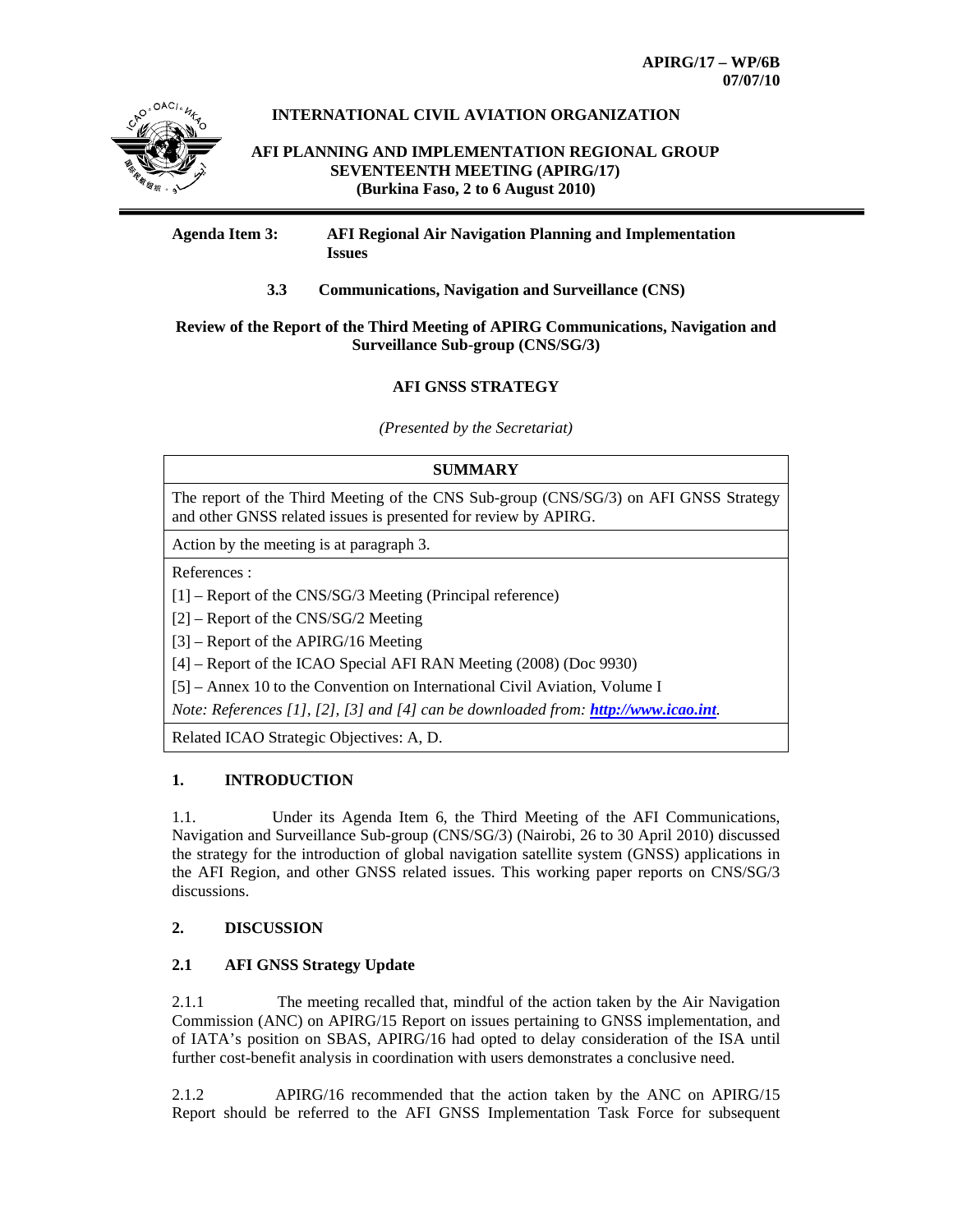amendment to the AFI GNSS Strategy (Decision 16/24). A as a follow-up to APIRG Decision 16/24, the 4th Meeting of AFI GNSS Implementation Task Force (GNSS/I/TF/4) (Nairobi, Kenya, 8-9 December 2008) developed an initial updated GNSS Strategy.

2.1.3 The meeting noted that GNSS/I/TF/4 had called for a joint meeting of APIRG PBN and GNSS Implementation Task Forces in order to finalize the amended GNSS Strategy taking due account of performance based navigation (PBN) considerations as well as non-PBN requirements. The Joint Meeting of APIRG PBN and GNSS Task Forces was held in Nairobi, Kenya from 8 to 10 September 2009.

2.1.4 The meeting endorsed the updated AFI GNSS Strategy as drafted by the Joint Meeting of APIRG PBN and GNSS Task Forces. The draft updated AFI GNSS Strategy is shown at **Appendix A** to this working paper**. Appendix B** shows the relationship between GNSS infrastructure and performance based navigation specifications requirements.

## **2.2 SBAS developments**

2.2.1 The meeting was briefed by the European Commission on developments on EGNOS project. It noted that EGNOS service was expected to be certified for safety-of-life applications by mid 2010 and support aircraft operations by end of 2010.

2.2.2 The meeting was also informed that the provision of SBAS over AFI has been considered in the frame work of Africa-European Union strategic partnership. The plan for the implementation will be discussed at a planned Africa – European Union Summit in November 2010.

## *SBAS Cost Benefit Analysis*

2.2.3 European Commission presented to the meeting information paper on draft Cost-Benefit Analysis (CBA) on implementation of Extension of EGNOS in the AFI Region for information and comments. The final Cost-Benefit Analysis (CBA) will be submitted to APIRG/17.

2.2.4 The meeting expressed concerns at the lack of credible traffic data for Cost-Benefit Analysis and formulated the following draft Decision:

# **DRAFT CONCLUSION 03/14: COORDINATION OF TRAFFIC DATA FOR AERONAUTICAL STUDIES**

 **That APIRG bodies should closely coordinate their work with the AFI Traffic Forecast Group (TFG) to ensure that accurate and reliable traffic data are made available for aeronautical studies conducted in the AFI Region, including CNS/ATM related Cost Benefit Analysis (CBA).** 

## **2.3 Merger between the AFI GNSS Implementation Task Force and PBN Task Force**

2.3.1 The meeting was briefed on a proposal to merge the AFI GNSS Implementation Task force and the PBN task Force established under APIRG Decision 16/2. The terms of reference and work programme of the proposed joint task force are shown at **Appendix C** to this working paper.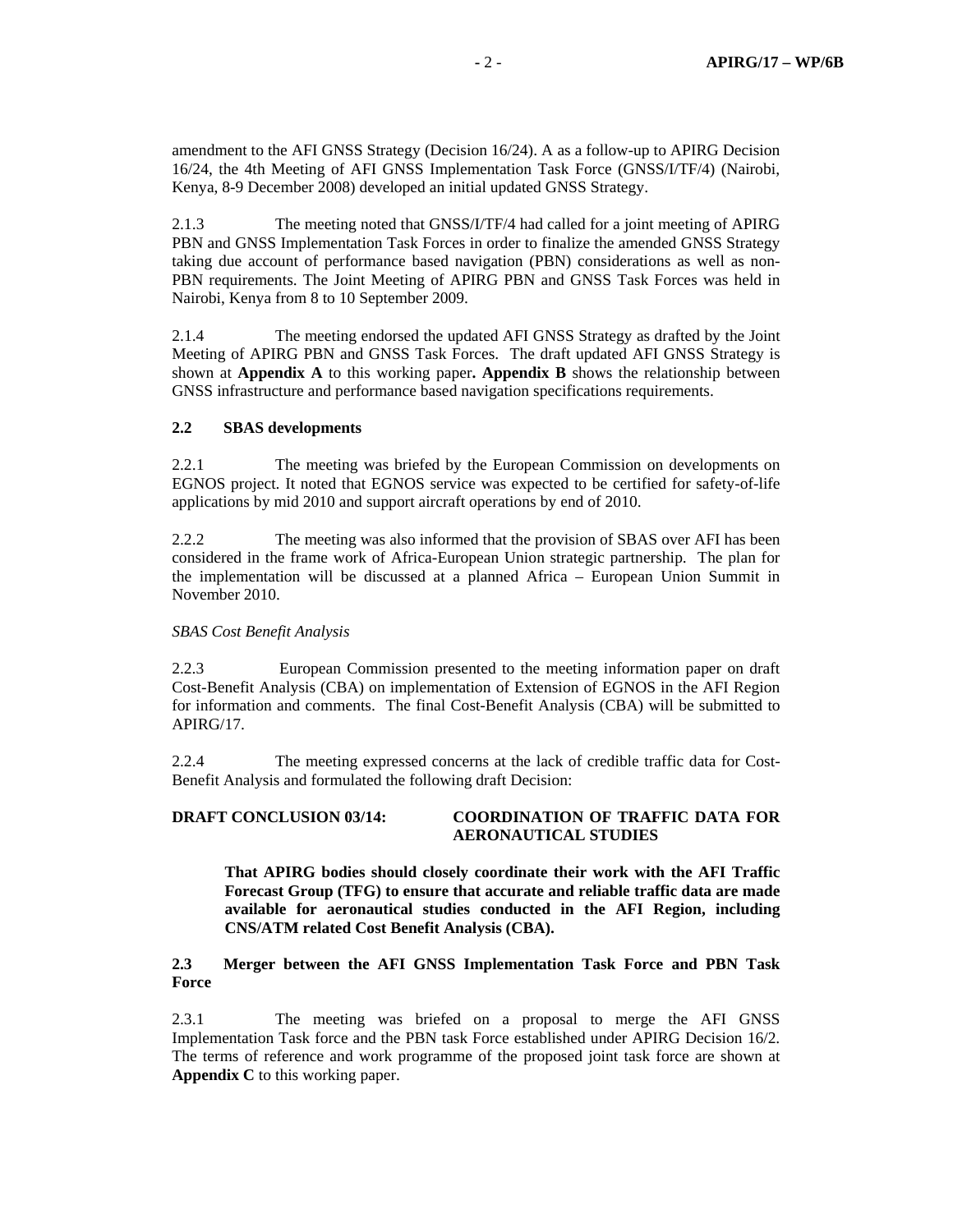# **3. ACTION BY APIRG**

3.1 The meeting is invited to:

a) Note the report of the CNS/SG/3 Meeting on GNSS related issues as presented in this working paper;

b) Review and endorse the revised Concept of GNSS Strategy for the AFI Region as proposed in Appendix B; and

c) Discuss the merger between the AFI GNSS Implementation Task Force and Performance-Based Navigation Task Force as proposed under Paragraph 2.3 above, together with the terms of reference shown at Appendix C.

 $-$  END  $-$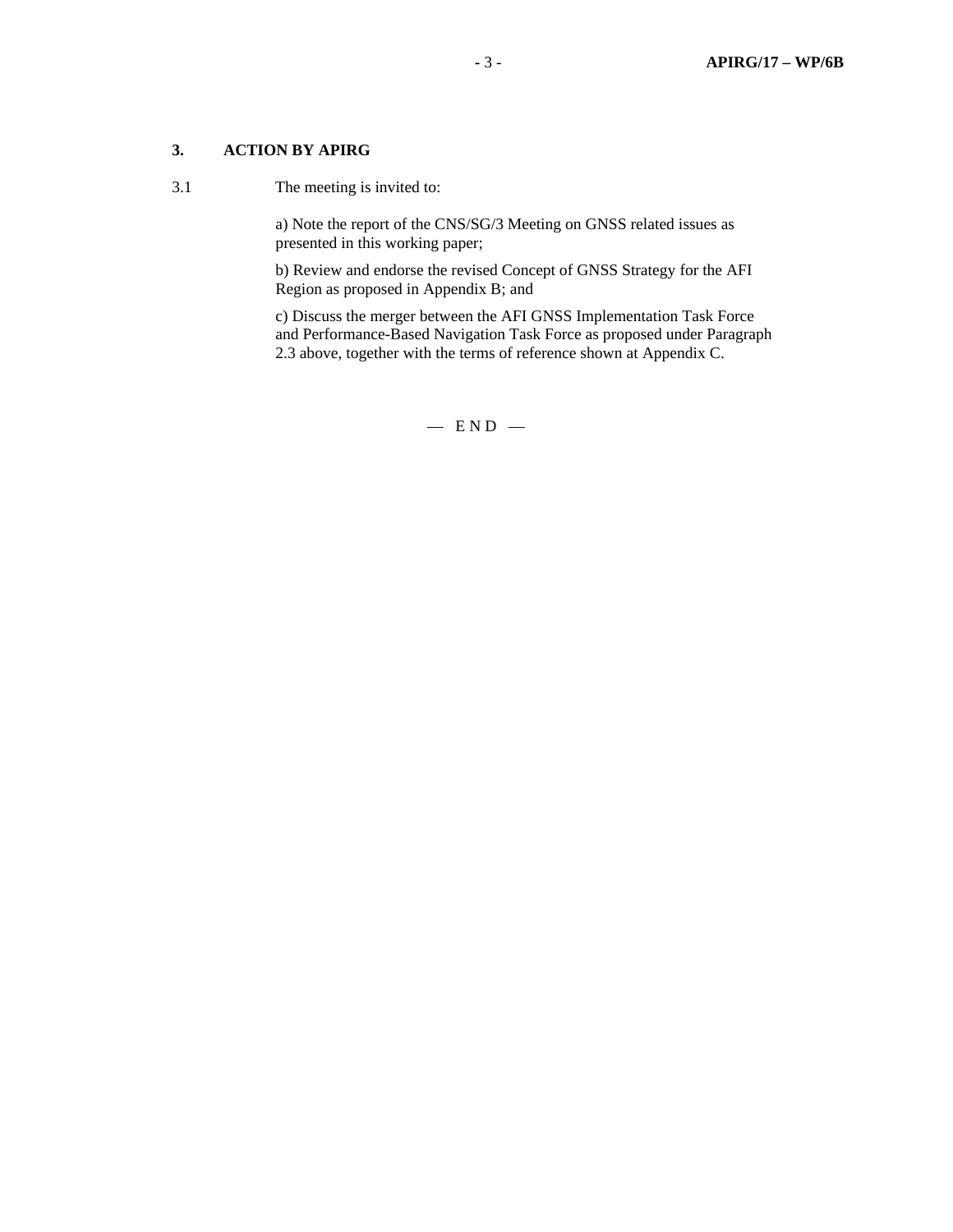## **APPENDIX A**

## **AMENDMENT PROPOSALS TO AFI CNS/ATM IMPLEMENTATION PLAN (DOC. 003)**

#### **Concept of the GNSS Strategy for the AFI Region**

#### **1. Introduction**

1.1 The purpose of the AFI GNSS strategy is to define an evolution path for replacement of ground-based navigation aids, i.e. VOR/DME/ILS/NDB, ensuring that operational and other concerns such as positive cost-benefit are fully taken into account.

1.2 The AFI GNSS strategy assumes availability of a GNSS meeting of the specified parameters at every phase of deployment. It does not analyze GNSS systems configuration per se nor the advantages and disadvantages of various deployment strategies.

#### **2. General Considerations**

2.1 By necessity, satellite-based and ground-based navigation systems will co-exist for a period of time. Considering that the operation of a dual system is detrimental to a positive cost-benefit, users and providers will co-operate with the view of reducing the duration of the transition period as much as possible, having due regard for the following principles:

- The level of safety will not be downgraded during the transition;
- GNSS-based service must, before the end of the transition period, fully meet the required parameters of accuracy, availability, integrity and continuity for all phases of flight;
- During the transition, gradually evolving levels of functionality will be available;
- Operational advantage shall be taken in to consideration the available and capabilities at every step of deployment;
- Methods of application will take into account full consideration of safety considerations of any functional limitations;
- Users must be given sufficient advance notice to re-equip before ground-based systems are decommissioned.
- 3. **Evolving functionality**
- 3.1 Phase I (Short term), up to 2012:
- This phase will allow the use of GNSS as a primary-means of navigation for en-route, and for NPA; and as a supplemental-means navigation system for TMA. Existing ground infrastructure remains intact.
- 3.2 Phase II (Medium term) 2013 2016:
- This phase will allow for:
- a) En-route phase: sufficient capability to meet en-route navigation requirements everywhere in the AFI Region. GNSS will continue to be used as principal en-route navigation. The same principle will be characterized by a clearly planned transition for the use of GNSS as the sole means for en-route navigation. Navigational aids will accordingly be progressively withdrawn in consultation with the Users.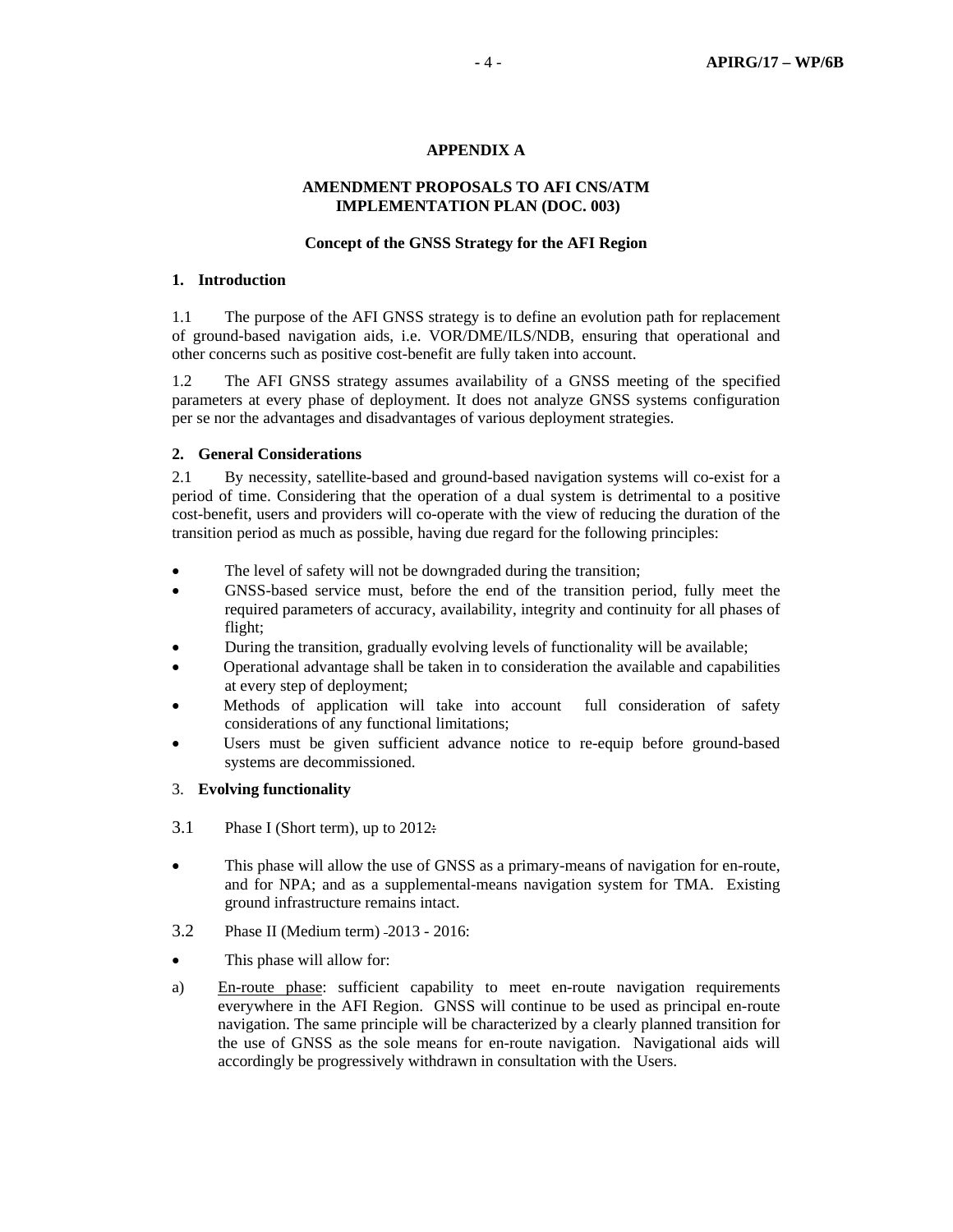- b) Terminal areas: sufficient capability to meet TMA navigation requirements everywhere in the AFI region. GNSS is approved as sole-means for TMAs, taking into account technical and legal developments, and institutional aspects.
- c) Terminal area VOR/DME/NDB, and Locators not associated with ILS, will be progressively withdrawn in consultation with users during Phase II.
- d) Approach and landing phase: sufficient capability for APV1 in the whole AFI Region. ILS will continue to be provided at aerodromes<sup>1</sup>.

*Note 1: Where the requirements for approach and landing can be met by APV 1, the withdrawal of ILS CAT I should be considered.* 

During Phase II, the implementation of Long- term GNSS will be developed.

3.3 Phase III (Long term) 2017 onwards**:** It is assumed that more constellations of navigation satellites will be available to support GNSS as the sole-means of navigation from en-route to CAT I operations. CAT I by SBAS or GBAS will be available in those locations where analysis of historical MET data or traffic characteristics justifies the requirement. Other requirements will be met by ground-based augmentation system (GBAS). During Phase III, ILS CAT I will be withdrawn in consultation with users. Where CAT II/III ILS requirements have been confirmed, these facilities will remain unless technical evolution then demonstrates that the requirement can be supported by GBAS or SBAS.

4. The strategy will be reviewed periodically. In particular, it will be reviewed and updated at the beginning of each planning phase to ensure continuous relevance in support of the global ATM operational concept, taking into account technological evolution and developments in the field of GNSS.

#### 5. **Summary of AFI GNSS Strategy**

|                      | <b>Short term</b>           | <b>Medium</b> term | Long term                     |
|----------------------|-----------------------------|--------------------|-------------------------------|
| Time scale           | $2008 - 2012$               | $2013 - 2016$      | 2017 and beyond               |
| Certification        | Primary for en-route        | Primary means      | Primary means from en route   |
|                      | Supplemental for TMA        | from en route to   | to CAT-I                      |
|                      | Non-precision approach      | APV                |                               |
|                      | (NPA)                       |                    |                               |
| Oceanic and Remote   | <b>Basic GNSS</b>           | <b>Basic GNSS</b>  | Multi-constellation GNSS      |
| Continental          |                             |                    |                               |
| En route             |                             |                    |                               |
| Continental En route | <b>Basic GNSS</b>           | <b>Basic GNSS</b>  | Multi-constellation GNSS      |
| Terminal             | <b>Basic GNSS</b>           | <b>Basic GNSS</b>  | Multi-constellation GNSS      |
|                      |                             |                    |                               |
| Approach and         | Basic GNSS with             | Basic GNSS with    | Multi-constellation GNSS with |
| Landing              | <b>Barometric Altimetry</b> | ABAS, SBAS*        | ABAS, SBAS, GBAS              |
|                      |                             |                    |                               |
|                      |                             |                    | CAT I (GLS)                   |
|                      |                             |                    | CAT II/III/ (GLS) as required |

#### **AFI GNSS Strategy – Synopsis**

*\*Note: As from 18 November 2010, it is expected that ICAO Annex 10, Volume I will enable Category I approach operations supported by satellite-based augmentation system (SBAS). The upper vertical alert limit (VAL) for CAT I operations has drastically been increased from 15.0 m to 35.0 m. However, a vertical alert limit greater than 10 m for a specific system design may only be used if a systemspecific safety analysis has been completed.*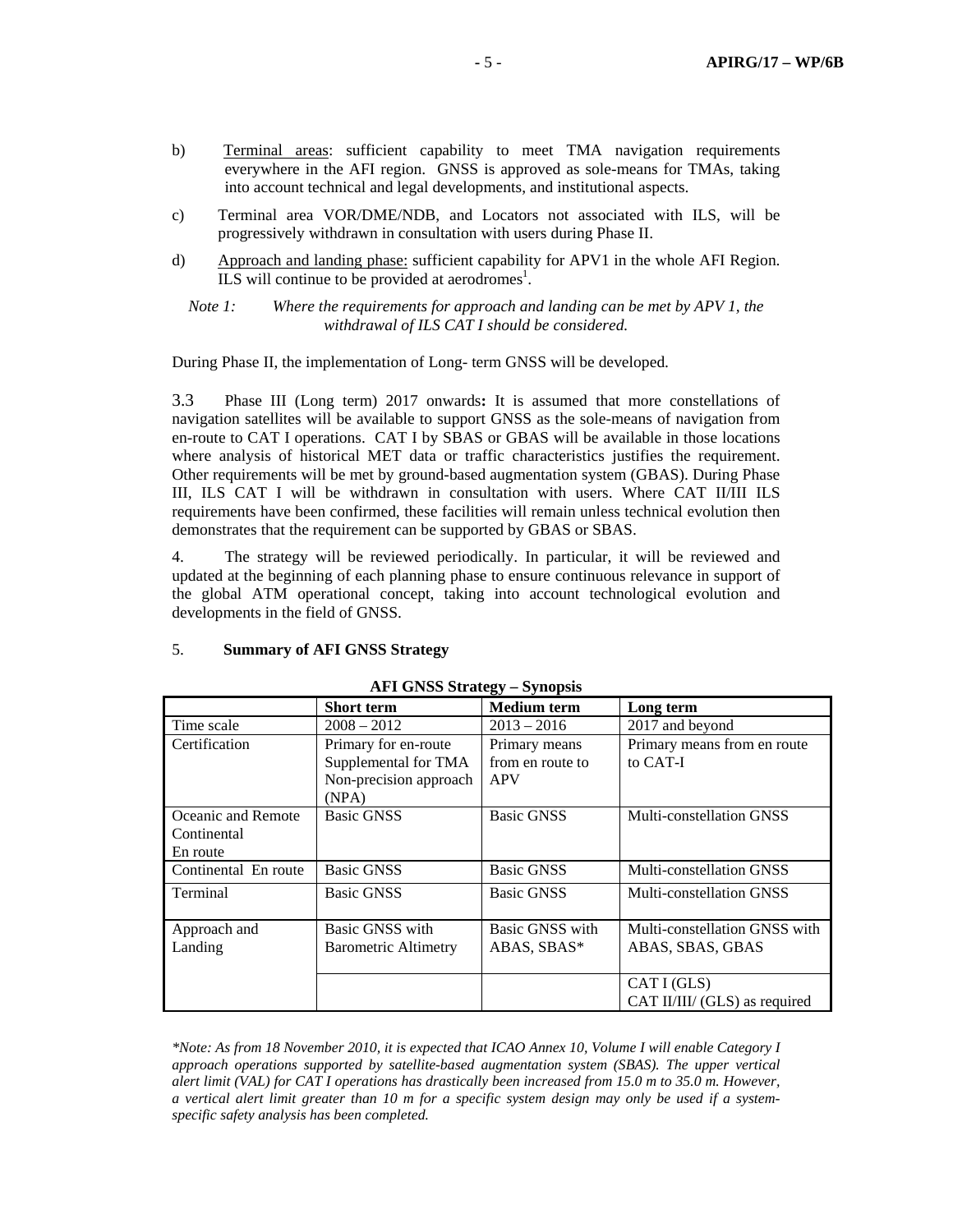## **APPENDIX B**

# **GNSS INFRASTRUCTURE IN SUPPORT OF PBN REQUIREMENTS**

| <b>Time scale</b> |               | <b>Short</b> term     | <b>Medium</b> term     | Long term             |  |
|-------------------|---------------|-----------------------|------------------------|-----------------------|--|
|                   |               | $2008 - 2012$         | $2013 - 2016$          | 2017 and beyond       |  |
|                   |               | Primary for en-       | Primary means          | Primary means         |  |
|                   |               | route                 | from en route to       | from en route to      |  |
|                   |               | Supplemental for      | <b>APV</b>             | CAT-I                 |  |
| Certification     |               | <b>TMA</b>            |                        |                       |  |
|                   |               | Non-precision         |                        |                       |  |
|                   |               | approach (NPA)        |                        |                       |  |
| Oceanic           | <b>GNSS</b>   | <b>Basic GNSS</b>     | <b>Basic GNSS</b>      | Multi-constellation   |  |
| and Remote        | Configuration |                       |                        | <b>GNSS</b>           |  |
| Continental/      | <b>PBN</b>    | <b>RNAV-10, RNP-4</b> | <b>RNAV-10, RNP-4</b>  | <b>RNAV-10, RNP-4</b> |  |
| En route          | Nav Spec      |                       |                        |                       |  |
|                   | <b>GNSS</b>   | <b>Basic GNSS</b>     | <b>Basic GNSS</b>      | Multi-constellation   |  |
| Continental       | Configuration |                       |                        | <b>GNSS</b>           |  |
| En route          |               |                       |                        |                       |  |
|                   | <b>PBN</b>    | RNAV-5, RNAV-         | RNAV-5, RNAV-          | RNAV-5, RNAV-         |  |
|                   | Nav Spec      |                       | 2, RNAV-1              | 2, RNAV-1             |  |
|                   | <b>GNSS</b>   | <b>Basic GNSS</b>     | <b>Basic GNSS</b>      | Multi-constellation   |  |
|                   | Configuration |                       |                        | <b>GNSS</b>           |  |
|                   |               | RNAV-1 in a           | Expand RNAV-1,         | RNAV-1 in a           |  |
| Terminal          |               | surveillance          | or RNP-1               | surveillance          |  |
|                   | <b>PBN</b>    | environment           | application            | environment           |  |
|                   | Nav Spec      | Basic RNP-1 in        | Mandate RNAV-1,        | Basic RNP-1 in        |  |
|                   |               | non-surveillance      | or RNP-1 in high       | non-surveillance      |  |
|                   |               | environment           | density TMAs           | environment           |  |
|                   | <b>GNSS</b>   | <b>Basic GNSS</b>     | <b>Basic GNSS with</b> | Multi-constellation   |  |
|                   | Configuration |                       | ABAS, SBAS*            | GNSS with ABAS,       |  |
| Approach          |               |                       |                        | SBAS*                 |  |
|                   |               | RNP APCH: NPA         | RNP APCH: NPA          | RNP APCH: NPA         |  |
|                   |               | <b>RNP APCH: APV</b>  | <b>RNP APCH:</b>       | <b>RNP APCH: APV</b>  |  |
|                   |               | with Baro-VNAV        | Expand APV (with       | (with Baro-VNAV       |  |
|                   | <b>PBN</b>    | <b>or</b>             | Baro-VNAV              | and/or augmented      |  |
|                   | Nav Spec      | <b>RNP AR APCH:</b>   | and/or augmented       | GNSS)                 |  |
|                   |               | APV with Baro-        | GNSS)                  | RNP AR APCH:          |  |
|                   |               | <b>VNAV</b>           | <b>Expand RNP AR</b>   | APV with Baro-        |  |
|                   |               |                       | <b>APCH: APV with</b>  | <b>VNAV</b>           |  |
|                   |               |                       | Baro-VNAV              |                       |  |

*\*Note: Although SBAS operations not yet included in the PBN concept contained in ICAO Doc 9613, they have been introduced in the spirit of Assembly Resolution A36-23.*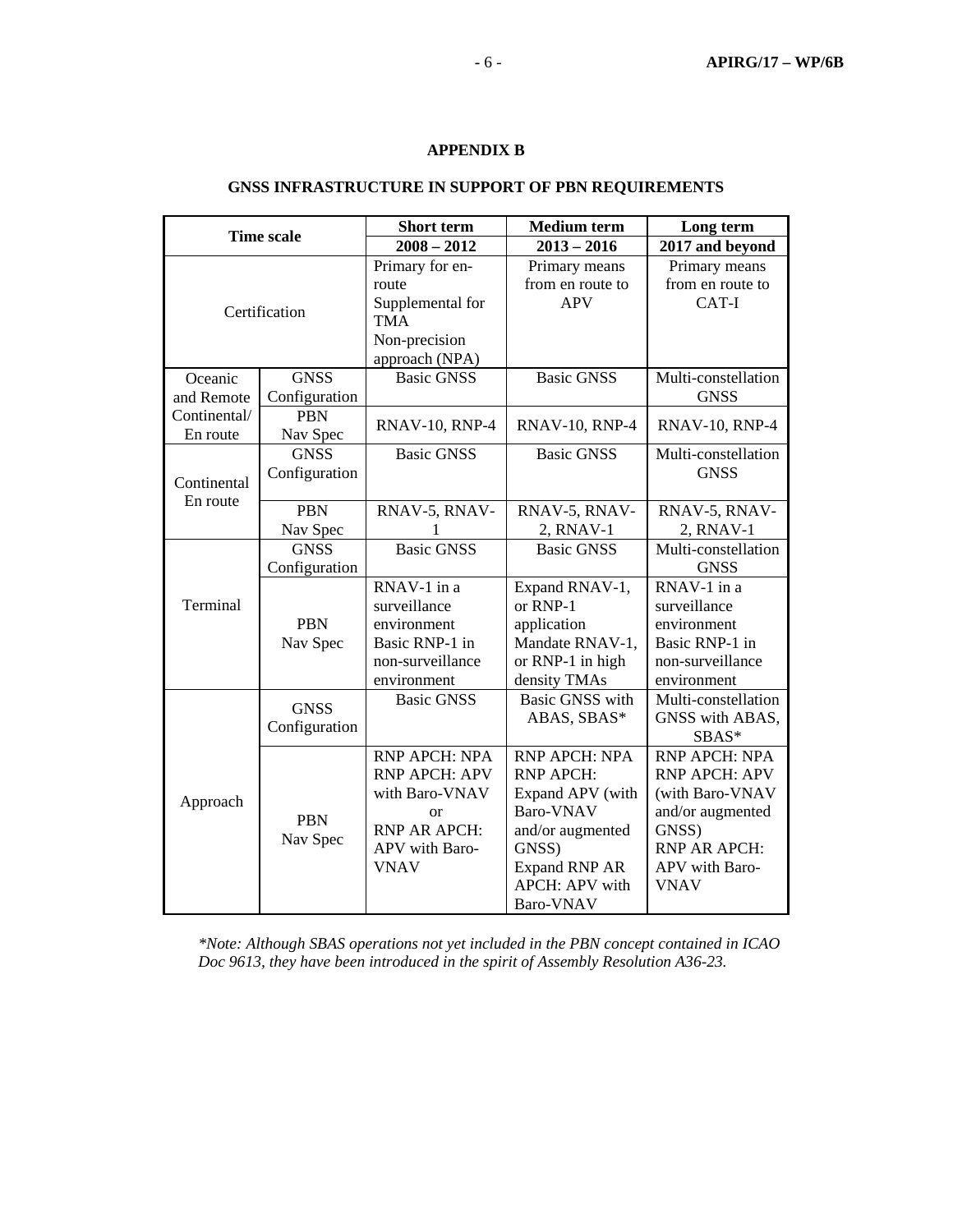#### **APPENDIX C**

## **DRAFT TERMS OF REFERENCE AND WORK PROGRAMME FOR THE PROPOSED JOINT AFI PBN/GNSS TASK FORCE**

## **1. Terms of Reference**

- a) Carry out specific studies in support of the implementation of Performance Based Navigation (PBN) in the AFI Region, according to the ICAO Strategic Objectives and Global Plan Initiative (GPI) 5 and related GPIs (GPIs 7, 10, 11, 12, 20, 21).
- b) Identify other issues/action items arising from the work of ICAO or for consideration by ICAO in order to facilitate regional and global harmonization of existing applications as well as future implementation of Performance Based Navigation operations.
- c) Determine and recommend, on the basis of the studies, the PBN strategy and Implementation Plan for the AFI Region, based on the ICAO PBN Implementation goals as reflected in assembly resolution 36-23.
- d) Assist States that may require support in the implementation of PBN.

#### **2. Work Programme**

| <b>Activity/Task</b> |                                                           | <b>Assigned</b> | <b>Target date</b> |
|----------------------|-----------------------------------------------------------|-----------------|--------------------|
|                      |                                                           | person/organ    |                    |
|                      | a) Study and assess the Regional RNAV and RNP             |                 |                    |
|                      | requirements.                                             |                 |                    |
| b)                   | Initially focus assistance to States that may require     |                 |                    |
|                      | support on development of the State PBN                   |                 |                    |
|                      | implementation plans.                                     |                 |                    |
|                      | c) Identify priority routes and terminal areas where      |                 |                    |
|                      | RNAV and RNP should be implemented.                       |                 |                    |
| d)                   | Identify priority runways for Approach Procedures         |                 |                    |
|                      | with Vertical Guidance (APV) to be implemented            |                 |                    |
|                      | based on the ICAO RNP APCH navigation                     |                 |                    |
|                      | specification (APV).                                      |                 |                    |
| e)                   | Develop an amendment proposal to the AFI Regional         |                 |                    |
|                      | Supplementary Procedures concerning the                   |                 |                    |
|                      | implementation of PBN in the Region.                      |                 |                    |
| f                    | Identify guidance material and training needs.            |                 |                    |
| g)                   | Follow up on the developments in ICAO affecting the       |                 |                    |
|                      | Global Plan and PBN in particular, in order to update the |                 |                    |
|                      | Regional plans accordingly.                               |                 |                    |
| h)                   | Coordinate with other ICAO Regions as necessary to        |                 |                    |
|                      | address implementation interface issues.                  |                 |                    |
| i)                   | Undertake other functions relevant to implementation      |                 |                    |
|                      | of PBN as assigned by APIRG.                              |                 |                    |
| i)                   | Develop and update (as necessary) the Regional PBN        |                 |                    |
|                      | Implementation Strategy and Plan.                         |                 |                    |
| k)                   | Develop the PBN performance objectives and related        |                 |                    |
|                      | action plans for en-route, terminal and approach phases   |                 |                    |
|                      | of flight.                                                |                 |                    |
| $\left( \right)$     | Report to APIRG through its ATM and CNS Sub-              |                 |                    |
|                      | groups.                                                   |                 |                    |
|                      |                                                           |                 |                    |